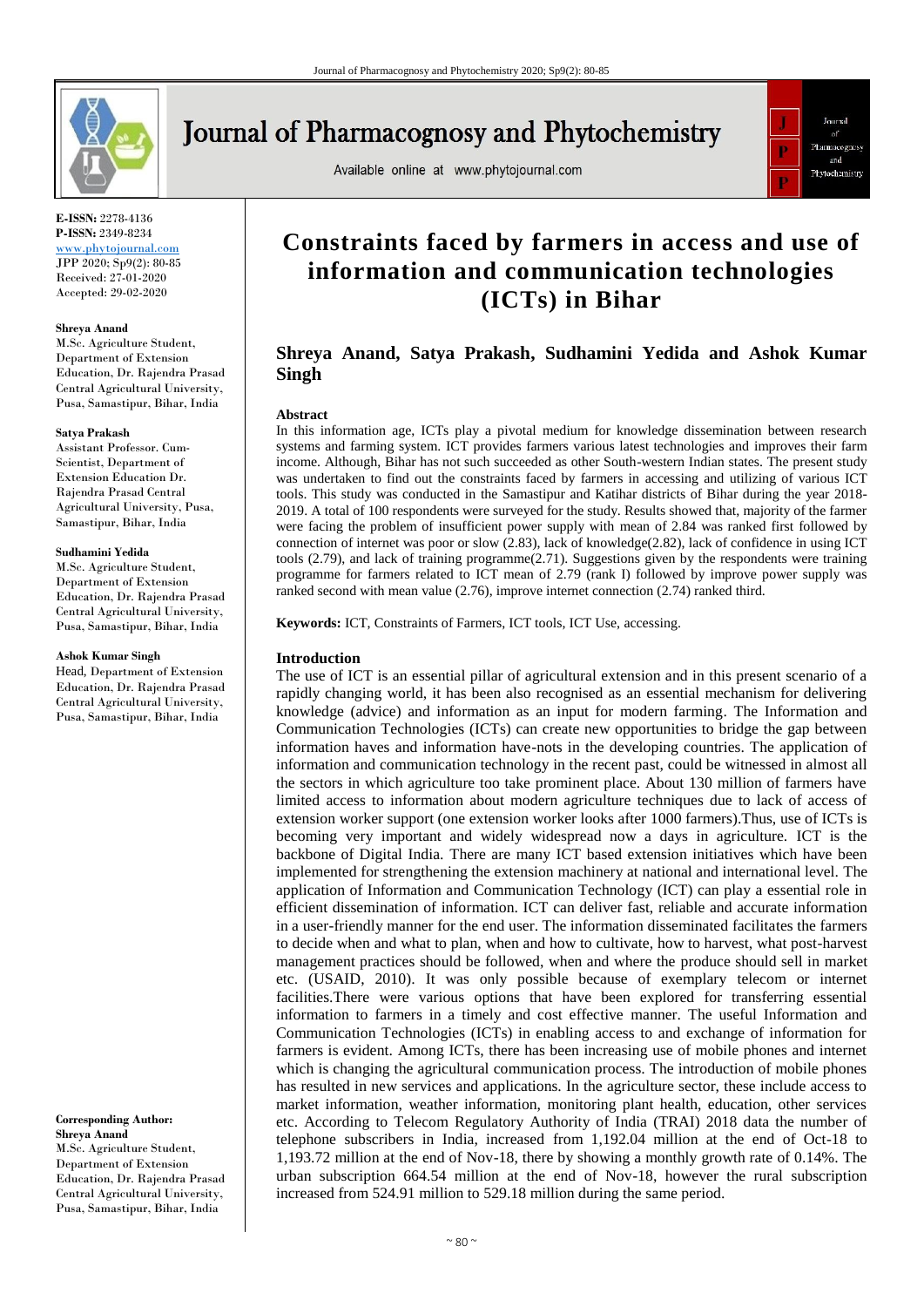However, as per rural tele-density is just 59.27 as compared to 159.81 urban density. So that, India is currently the world's second-largest telecommunications market with a subscriber base of 1.19 billion. India's growing mobile economy now constitutes about 98% of all telephone subscriptions as the mobile industry has witnessed exponential growth over the last few years driven by reasonable tariffs, wider availability, roll out of Mobile Number Portability (MNP), expanding 3G and 4G coverage over many areas, evolving consumption patterns and supportive policy and regulatory environment.

According to report of Census of India, 2011 in Bihar, there were population of 103.80 and total literacy rate of Bihar being 61.8%. The main occupation of people of Bihar is agriculture and more than half of the population depend on this for their livelihood. There were various initiatives for the benefit of the farming community in Bihar for agricultural production and productivity i.e Video conferencing for training the farmers from remote locations, digital storytelling through online streaming services, promoting farm advisory services through Kisan Call Center and Whatsapp application, success stories of farmers, dedicated community radio for the farmers, and offering online courses for promotion of entrepreneurship among the farmers. Today the modern era is a world of ICT, So many information available inspite that farmers of Bihar not properly accessing and using this ICT tools as compared to other states with their productivity as showed CIMMYT 2011 survey. It was reported that about 34.63% of farmers who experienced an increase in yields due to the availability of this information. Of these the highest yield gains were observed by farmers in Punjab (49.2%) and Haryana (42.9%) (Table 1). While in Bihar it was only 21.1% of farmers using mobile phones reporting yield gains. It was also reported that use of tradition ICTs assets (Radio) was high in Bihar as compared to other states. However, survey also showed access to computers or internet (modern assets) was low in Bihar (CIMMYT, 2011). Contraints is the situation or circumstances which restrict or hinder or limit the accessing and using of various ICT tools. Keeping all things in mind, the present study was conducted in Bihar because agriculture is primary source of income available still farmers suffering severe constraints and cannot access and using information properly. So, to know what was the problem farmer facing in using or accessing ICT to get information related to production of crop present study base on it.

**Table 1:** Comparison of states in respect to mobile phone usage, market connectedness, better price and yield realization.

| <b>Percentage of Farmers</b> |                                                    |                                                                        |    |    |  |  |  |
|------------------------------|----------------------------------------------------|------------------------------------------------------------------------|----|----|--|--|--|
| <b>States</b>                | Using mobile phone for agricultural<br>information | Get better connected to markets Getting better prices Increasing yield |    |    |  |  |  |
| Bihar                        |                                                    | oo                                                                     | nn |    |  |  |  |
| Haryana                      |                                                    | ററ                                                                     | 80 |    |  |  |  |
| Punjab                       |                                                    |                                                                        | 83 | 49 |  |  |  |
| Uttar Pradesh                |                                                    |                                                                        |    | 29 |  |  |  |
| West Bengal                  |                                                    | 66                                                                     | 49 |    |  |  |  |
| $Total(n=1200)$              |                                                    |                                                                        |    |    |  |  |  |

Note: This percentage of farmers is from the 41% of farmers, who are using mobile phone to access agricultural information, Farmers have multiple responses.

These numbers are being rigorously evaluated under the ongoing research to measure the actual effect of mobile phones in income and welfare of households. Source: CIMMYT Survey (2011).

## **Research Methodology**

The present study has been carried out in Bihar state. Agriculture is the major source of wealth in Bihar. In Bihar, out of 38 districts, the study was conducted in Samastipur and Katihar. Two blocks were selected and from each block two villages were selected so total number of Respondents (farmer) were 100 for study purpose. From the selected blocks namely Pusa and Katihar block, two villages from each block were selected for the present investigation. Thus, total no of selected villages were 4.From Pusa block, Harpur and Morsand and from Katihar, Sirsa and Chilmara were selected. In total 100 respondents viz So, 25 farmers were selected

randomly from each village, constituting a sample of 100 farmers for the study as depicted in fig 1.Some of the farmers getting multi message services, attended video conference programmes from KVKs and visit nearby agriculture universities and using various other ICT tools to get information for agriculture practice. An interview schedule was prepared and face to face interview was carried out with respondents (farmer). Constraints main problems faced by the respondent during available, access and usages pattern of information and communication technology for agricultural practice at time of investigation. A constraint index was developed to measure constraints of respondent which they felt by accessing and extent of using ICTs. The responses were obtained on scoring 3,2 and 1 for 'very important ' 'important' and 'less important respectively. Appropriate statistical tests were used for data analysis. There were various technique used in analysis here. Responses were tabulated separately by using frequency and percentage and based on this the problems were ranked the basis of mean as shown in Table 2.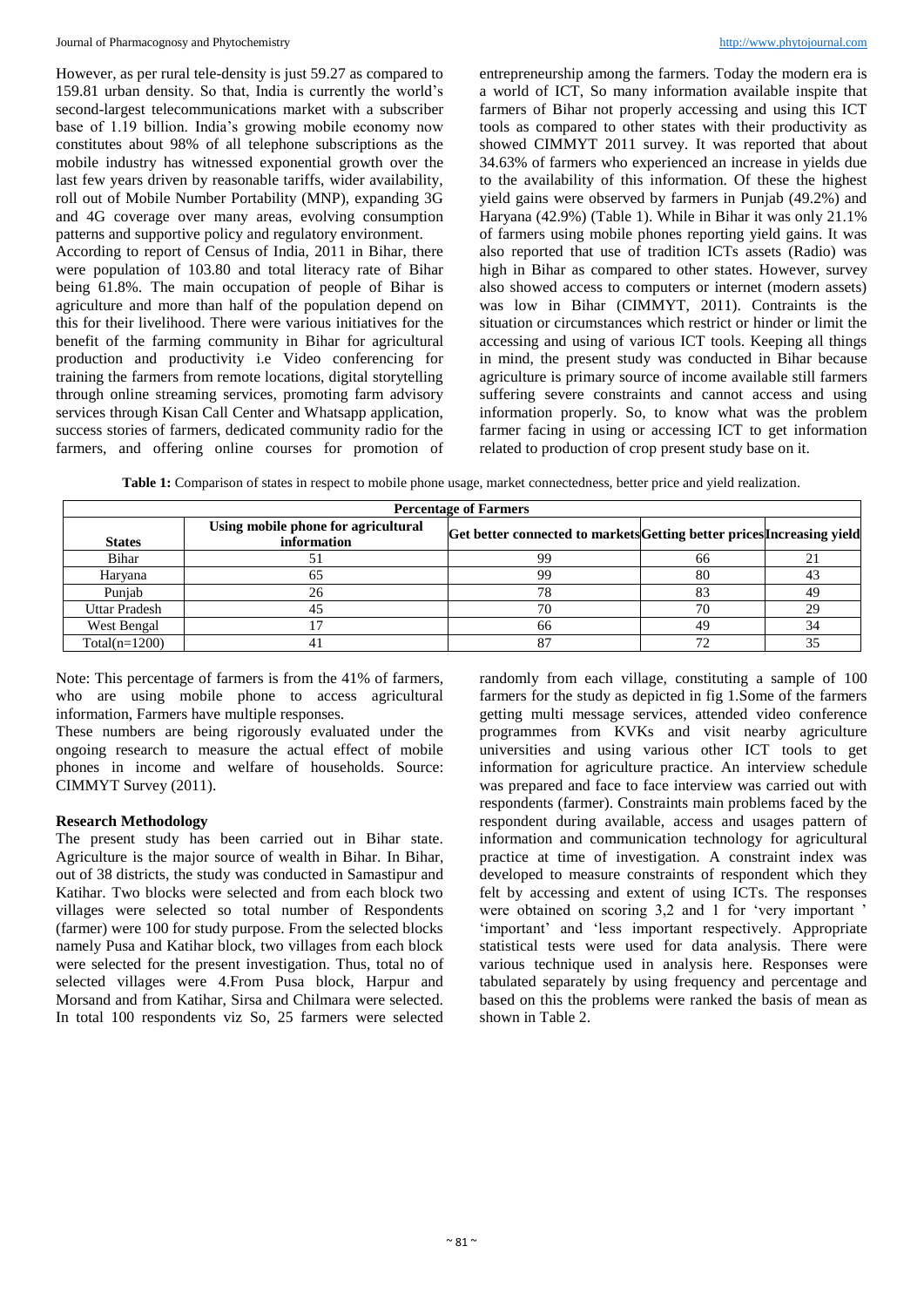

**Fig 1:** Location of the study

#### **Results and Discussion**

#### **Constraints faced by farmers in access and use pattern of information and communication technologies.**

Use and accessing of ICT tool in agriculture and rural development is in the detonation stage and farmers were facing experienced many problems. Constraints is the situation or circumstances which restrict or hinder or limit the accessing and using of various ICT tools. From table 2, it revealed that constraint faced by respondent during access and usage pattern of ICTs in which Insufficient power supply with mean of 2.84 was ranked as (I) followed by connection of internet is poor or slow (2.83), lack of knowledge(2.82), lack of confidence in using ICT tools (2.79), lack of training programme (2.71), lack of skill in handling ICT tools (2.67), highly costly (2.66), low literacy (2.62), negative attitude towards ICT tools (2.61), no finance from government (2.60), Lack of awareness benefit of ICT (2.57), lack of information due to language problem (2.56), lack of inadequate tools (2.00), physiological problem i.e mainly eye pain, hearing problem (1.57) with ranks II, III, IV, V, VI, VII, VIII, IX, X, XI, XII and XIII, XIV respectively.

The possible reasons could be that, there was due to erratic power supply leads to low access of ICT tools as these tools mainly depends on electricity i.e. mobile phone, television etc so, it was ranked (I). Majority of famer reported that power supply was irregular in morning time at that time farmers were busy at their agricultural and household chores. Some of them reported that irregular power supply during rainy season and stormy days, there will be no power in the villages and due to lightning and fall of trees on KEB lines thus hinder the use of these tools. The study is also in line with the findings of Rebekka Syiem and Saravanan Raj (2015). Dhaka and Chayal (2010)<sup>[4]</sup>. IFPRI. (2013)<sup>[5]</sup>.

Some farmers reported that internet connection is slow or poor because of remote area which lead to less signal strength or network saturating bandwidth cause poor connectivity, hence ranked II. They were not able to access internet on regular basis as connectivity was available in only particular place i.e rooftop, courtyard, beyond house in field area etc. The study is also in line with the findings of Agwu *et al*.,  $(2008)$  <sup>[1]</sup>; Chilimo (2008)<sup>[3]</sup>, Dhaka and Chayal (2010)<sup>[4]</sup>, Navinkumar (2018)<sup>[14]</sup>.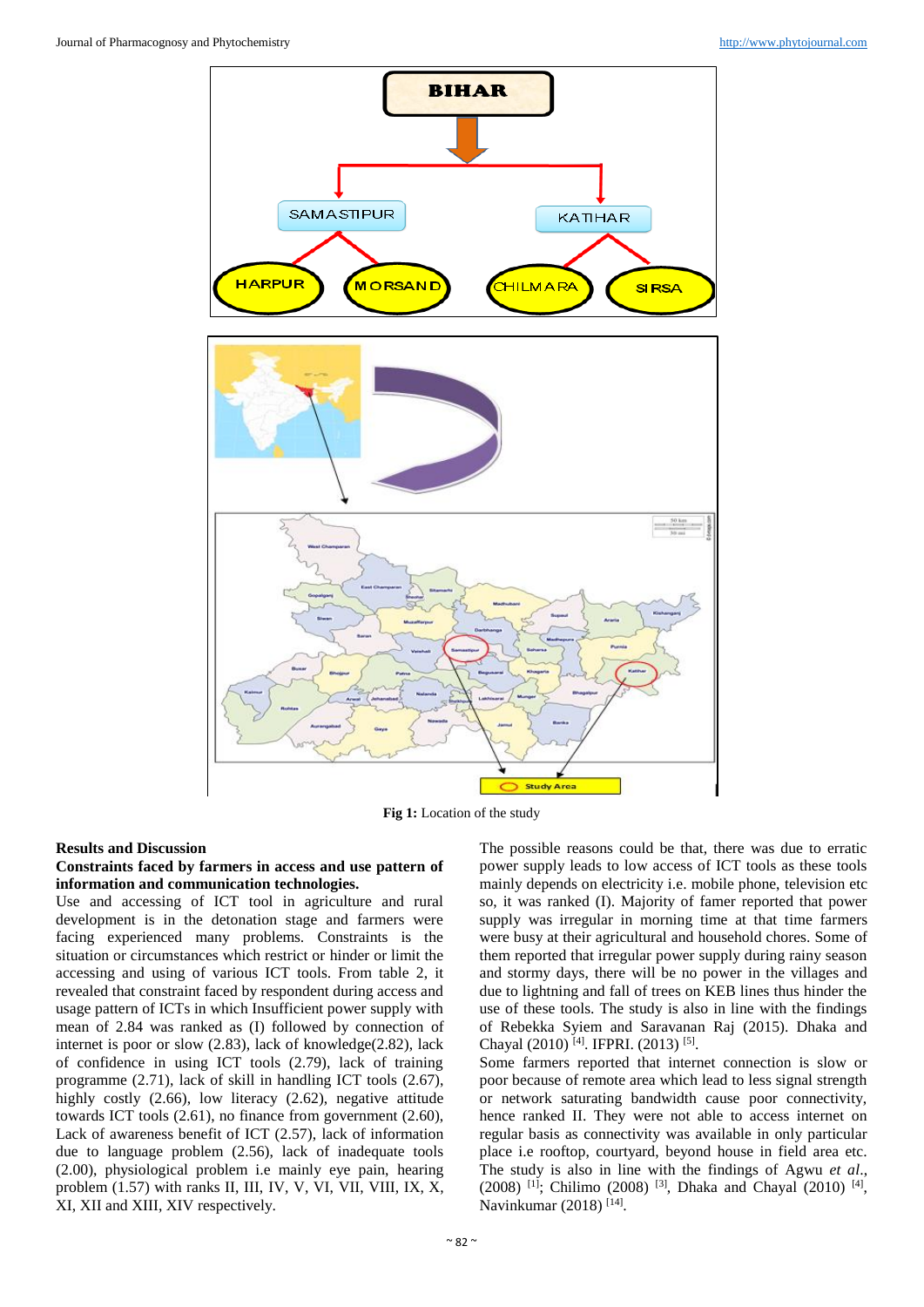Lack of knowledge ranked III as there were various web portals and different apps, farmer were unware could not know how to access, thus lack of knowledge also lead to lack of confidence in using ICT tools hence ranked as IV. These constraints mainly seen in old age farmer as compared to young. The study is also in line with the findings of Dhaka and Chayal (2010)<sup>[4]</sup>.

Lack of training programme ranked as V, as without any training programme they were unaware of how to properly use ICTs in order to derive its benefits. Thus lead to unacquainted of the socio-economic benefits and change that ICTs could bring to their lives except for personal communication. The study is also in line with the findings of Rebekka Syiem and Saravanan Raj (2015)<sup>[16]</sup>.

Lack of skill in handling ICT tools ranked as VI, some of respondent do not know how to get information from mobile especially old age farmers, they cannot use most of the basic functions of the mobile phones and internet, such as SMS, using agricultural app, You tube etc. mainly because of illiteracy and lack of skill in using it. The study is also in line with the findings of Rebekka Syiem and Saravanan Raj  $(2015)$ <sup>[16]</sup>.

Farmers also reported that the cost of repairing of ICTs for mobile phones and television sets is quite high thus ranked as VII. Due to high illiteracy level Some of the farmers faced problem as they could not understand basic English and sometimes few people hindi also. This is due to the reason that most of mobile phones use English language menus, thus it ranked as VIII. The study is also in line with the findings of Rupender kumar (2016).

Negative attitude towards ICT tools ranked as IX as some of respondents were traditional followers, thus unwilling to use new technology they believed as they conventional technique are best for their crop growing. More over, farmers are not practically exposed to the technologies so they will not ready

to take. The study is also in line with the findings of Agwu *et al*., (2008) [1].

Few respondents reported that they were poor and were not afford to purchase television set and android mobile phone with various expenses of internet data pack etc. they were not get any financial assistance from government thus ranked as X. The study is also in line with the findings of Sunil Kumar *et al*. (2017).

Some respondent reported that the majority of the farmers were not know how to properly use ICTs in order to derive its benefits, also unaware of the socio-economic profit of ICTs could bring to their lives except for personal communication. Due to the lack of any ICT related demonstration, training or any kind of experience in using ICT tools and practical exposure among farmers that ICTs could benefit them, it is difficult to promote the impact of ICTs for development thus lack of awareness benefit ranked as XI. The study is also in line with the findings of Rebekka Syiem and Saravanan Raj  $(2015)$ <sup>[16]</sup>.

Some respondent reported that they could not understand information because of illiteracy, Lack of language problem ranked as XII as most of information received in English language. The study is also in line with the findings of Dhaka and Chayal (2010)<sup>[4]</sup>. Lack of inadequate tools ranked as XIII as some respondent were not adequate to purchase the ICTs tools and few of them also reported that there were lack of repairing centres and repairing facilities of ICTs tools i.e mobile phones and television in the villages. The study is also in line with the findings of Rebekka Syiem and Saravanan Raj  $(2015)$ <sup>[16]</sup>.

Few respondents were reported that they cannot use ICT tools as they posses certain physiological problem like eye pain, hearing problem etc thus, inadequate to use these were mainly found in old aged farmer thus ranked as XIV. The study is also in line with the findings of Shanthya, M.S and S. Elakkiya (2017).

|        | <b>Constraints</b>                          | Degree of importance(n=100) |        |                |      |                   |  |
|--------|---------------------------------------------|-----------------------------|--------|----------------|------|-------------------|--|
| Sl. No |                                             | More important<br>Important |        | Less important |      | <b>Rank order</b> |  |
|        |                                             | $\frac{9}{6}$               | $(\%)$ | (%)            | Mean |                   |  |
|        | Insufficient power supply                   | 87                          | 10     |                | 2.84 |                   |  |
| 2.     | Lack of confidence in using ICT tools       | 83                          | 13     |                | 2.79 | <b>IV</b>         |  |
| 3.     | Internet connection is poor or slow         | 86                          | 11     | 3              | 2.83 | $\mathbf{I}$      |  |
| 4.     | Lack of knowledge                           | 85                          | 12     |                | 2.82 | Ш                 |  |
| 5.     | Lack of training programme                  | 75                          | 22     |                | 2.71 | V                 |  |
| 6.     | Lack of skill in handling ICT tools         | 70                          | 27     |                | 2.67 | VI                |  |
| 7.     | Lack of awareness benefit of ICT            | 64                          | 29     |                | 2.57 | XI                |  |
| 8.     | Lack of inadequate tools                    | 74                          | 18     |                | 2.00 | XIII              |  |
| 9.     | Lack of information due to language problem | 62                          | 32     | 6              | 2.56 | XII               |  |
| 10.    | No finance from government                  | 66                          | 28     | 6              | 2.60 | X                 |  |
| 11.    | Physiological problem (eye pain etc)        | 66                          | 25     | Q              | 1.57 | XIV               |  |
| 12.    | Low literacy                                | 68                          | 25     |                | 2.62 | <b>VIII</b>       |  |
| 13.    | Highly costly                               | 72                          | 22     | 6              | 2.66 | VII               |  |
| 14.    | Negative attitude towards ICT tools         | 69                          | 23     |                | 2.61 | IX                |  |

**Table 2:** Constraints (in rank-wise) faced by farmers in in access and use pattern information and communication technologies.

## **Suggestions by Farmers for better accessibility and use Pattern of Information and Communication Technologies (ICTs).**

The data presented in the Table 3 revealed that, the majority of farmers expressed the suggestion in using ICTs tool that training program related to ICT with mean of 2.79 ranked as first followed by improve power supply was ranked as second with mean value (2.76), improve internet connection (2.74) ranked as third. Encourage to use ICT tools at village level

(2.72)., Farmer awareness about advantages of ICT tools (2.71), Sufficient no of ICT tools at village level (2.70), Source of information should be in regional language (2.66), Provide all agriculture department news in village level (2.67), Forecast about all agriculture news (2.63), Marketing information through ICT tools (2.62), know about kiosk and develop village knowledge centre in village level (2.60) with ranks, IV, V, VI, VII, VIII, IX, X, XI, XII and XIII, respectively.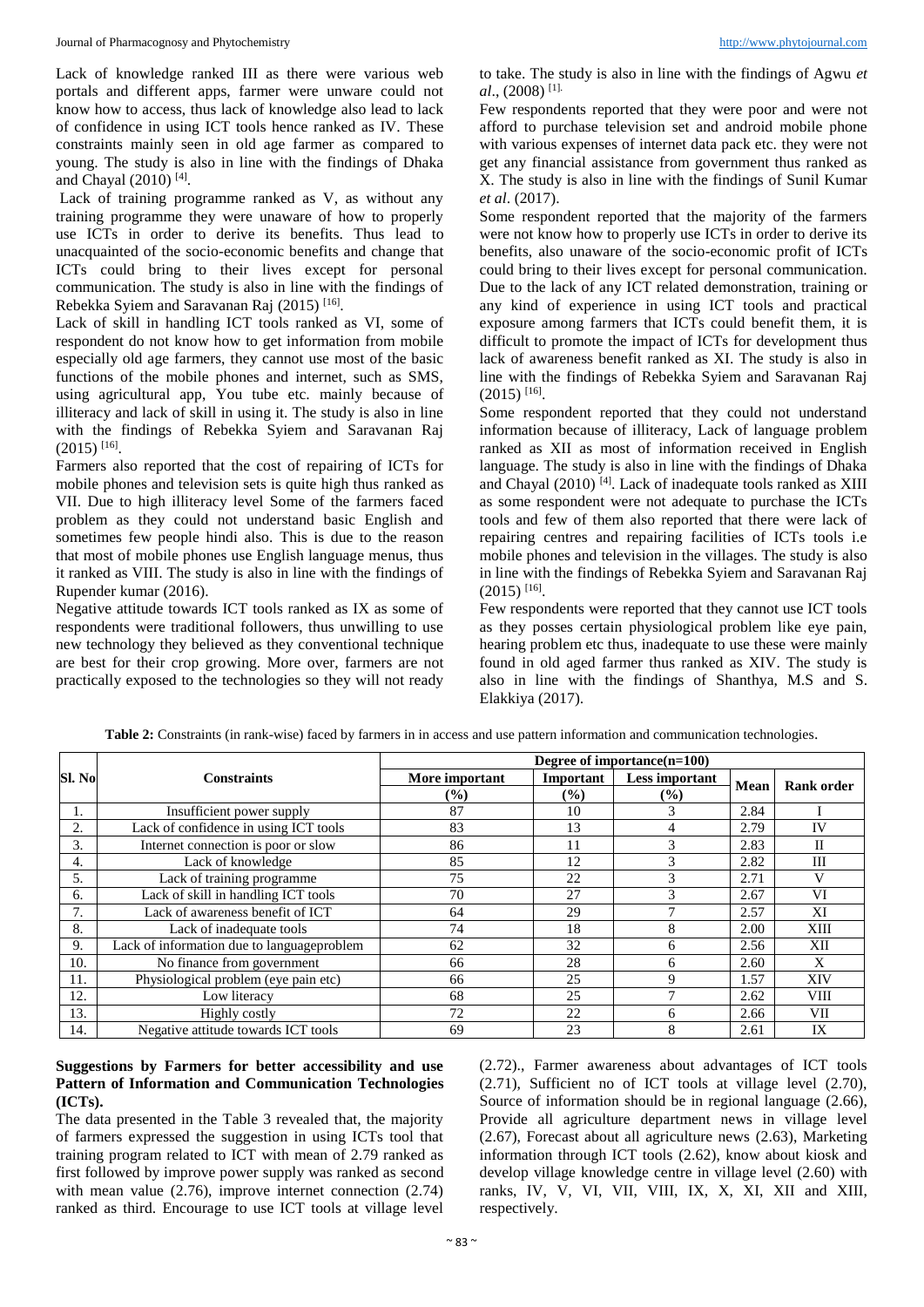The possible reasons could be that, majority of the farmers reported that there was a lack of demonstration and practical exposure to use mobile phone applications as well as internet facilities and felt that they needed, some training to teach them how to use ICTs that could take benefit from it thus ranked as I. Majority of people suggested to have improve power supply as because use of ICTs tools was difficult, due to erratic and fluctuating power supply thus, rank as II.

Poor connectivity ranked III because of inadequate networks, farmers can't use mobile phone or internet hence, create barrier in their usage. Encourage to use ICT tools at village level ranked as IV reported by farmers as another problem, no one (extension personnel) was there to train and encourage to use ICTs tool for their daily needs of information regarding weather for casting, climate new schemes agriculture news etc.

Lack of awareness in using ICT tools ranked as V, because they were less exposure and aware of operating ICTs (internet facilities i.e mobile phone applications etc) in order to derive its benefits properly.

**Table 3:** Suggestion (in rank-wise) given by farmers in in access and use pattern of information and communication technologies.

|                  | <b>Suggestions</b>                                                     | Degree of importance $(n=100)$                                |    |    |      |                   |  |
|------------------|------------------------------------------------------------------------|---------------------------------------------------------------|----|----|------|-------------------|--|
| Sl <sub>No</sub> |                                                                        |                                                               |    |    |      | <b>Rank order</b> |  |
|                  |                                                                        | Very important Important Less important Mean<br>$\frac{9}{6}$ |    |    |      |                   |  |
|                  | Farmer awareness about advantages of ICT tools                         | 74                                                            | 17 |    | 2.71 |                   |  |
| 2.               | Training program for farmers related to ICT                            | 79                                                            | 15 | 6  | 2.79 |                   |  |
| 3.               | Improvement internet connection                                        | 76                                                            | 20 | 4  | 2.74 | Ш                 |  |
| 4.               | Forecast about all agriculture news                                    | 68                                                            | 27 |    | 2.63 | XI                |  |
| 5.               | Source of information should be in regional language                   | 73                                                            | 20 |    | 2.66 | VIII              |  |
| 6.               | Provide all agriculture department news in village level               | 72                                                            | 23 |    | 2.67 | IX                |  |
|                  | Improve power supply                                                   | 78                                                            | 21 |    | 2.76 | $_{\rm II}$       |  |
| 8.               | Sufficient fund for ICT at village level                               | 70                                                            | 18 | 12 | 2.68 | VII               |  |
| 9.               | Encourage to use ICT tools at village level                            | 71                                                            | 23 | 6  | 2.72 | IV                |  |
| 10.              | Marketing information through ICT tools                                | 70                                                            | 26 | 4  | 2.62 | XII               |  |
| 11.              | Provide technical staff at village level                               | 72                                                            | 18 | 10 | 2.65 | X                 |  |
| 12.              | Sufficient no of ICT tools at village level                            | 74                                                            | 19 |    | 2.70 | VI                |  |
| 13.              | Know about kiosk and develop village knowledge centre in village level | 62                                                            | 20 | 18 | 2.60 | XIII              |  |

## **Conclusion**

Development of agriculture in the present scenario depends on bridging the awareness gap among the end users. In this regard ICT enables better improvement in agriculture. The aim of this research was to provide information of finding on the difficulties that farmers faced in using ICT tools for crop practice and growing in Bihar. The findings of this study indicate that farmers have a strong desire for the incorporation of ICT into farming but they encountered many barriers to it like erratic power supply, poor internet connectivity, lack of knowledge in using and handling various ICT tools. So, effective access as well as utilization of ICT has potential to make the rural communities prosperous as it enables the dissemination of requisite information in user friendly form, easy to access, cost-effective ways at the right time.

## **References**

- 1. Agwu AE, Uche-Mba UC, Akinnagbe OM. Use of Information and Communication Technologies among researchers, extension workers and farmers in Abia and Enugu states: Implications for a national agricultural extension policy on ICTs. Journal of Agricultural Extension. 2008; 12(1):37-48. doi: 10.4314/jae.v12i1.47025
- 2. Chauhan NM, Chauhan NB. Opinion of the farmers about use of internet technology in agriculture in India. Karnataka J Agric Sci. 2011; 24(4):599-600.
- 3. Chilimo WL. Information and communication technologies and sustainable livelihoods: A Case of selected rural areas of Tanzania. Unpublished PhD thesis of University of Kwazulu-Natal, Pietermaritzburg, South Africa, 2008.
- 4. Dhaka BL, Chayal K. Farmers' experience with ICTs on transfer of technology in changing agri-rural environment. Indian Research Journal of Extension Education. 2010; 10(3):114-118.
- 5. IFPRI. Global Policy Food Report. Farmers markets and power of connectivity, 2013. www.ifpri.org/gfpr/2013/ict.
- 6. Khinchi R, Sharma NK, Sisodia SS, Kumar V. Constraints faced by the farmers in the use of mobile phone for agriculture. International Journal of Agriculture Sciences. 2017; 9(17):4136-4138.
- 7. Kumar R, Hudda RS, Chahal P, Yadav K. Availability of Information and Communication Technologies (ICTs) tools usages by Farmers in Haryana. Int. J Pure App. Biosci. 2017; 5(3):648-653.
- 8. Kumar S, Sangeetha SV. Constraints Faced by Farmers in Utilizing Rice Related Information through Rice Knowledge Management Portal (RKMP) Indian Journal of Extension Education. 2017; 53(1):84-89.
- 9. Mabe LK. Constraints related to use of information communication technology tools among extension officers in the North-west province, South Africa. Life Sci. J. 2012; 9(3):1616-1619.
- 10. Mittal S. Modern ICT for Agricultural Development and Risk Management in Smallholder Agriculture in India. Working. Socioeconomics, CIMMYT, Mexico, 2012, 3.
- 11. Mittal S, Gandhi S, Tripathi G. Socio-economic Impact of mobile Phones on Indian agriculture, Working Paper. Indian Council for Research on International Economic Relations, 2010, 246.
- 12. Mittal S, Mehar M. Agricultural information networks, information needs and risk management strategies: a survey of farmers in Indo-Gangetic plains of India. Socio-economic working. Mexico, D.F.: CIMMYT, 2015, 10.
- 13. Naik VR. Effectiveness and Impact Analysis of Innovative Information and Communication Technology Based Extension Phd thesis Indian Agricultural Research Institute New Delhi -110012, 2005.
- 14. Navinkumar B, Dhananjaya M, Hanumanthappa TH. Ranjeeth, Constraints Faced by the Farmers in Using